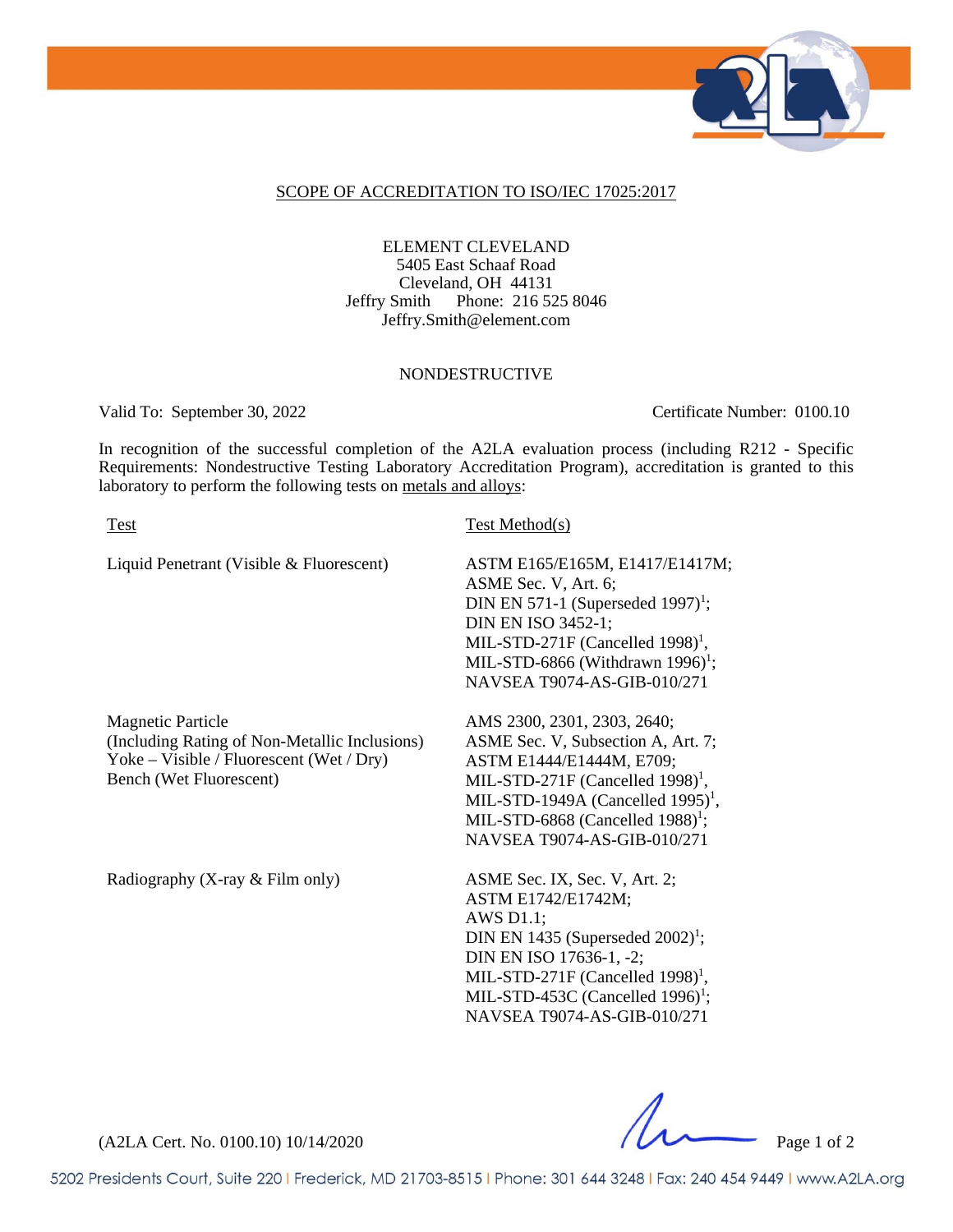Ultrasonic (Contact only) (Straight Beam & Angled Beam) AMS-STD 2154; ASME Sec. V, Art. 4 & 5; ASTM A388/A388M, A571, A578; MIL-STD-271F (Cancelled  $1998$ )<sup>1</sup>, MIL-STD-2154 (Cancelled  $2009$ <sup>1</sup>; NAVSEA T9074-AS-GIB-010/271; SA577, SA578

<sup>1</sup> This laboratory's scope contains cancelled or superseded methods. As a clarifier, this indicates that the applicable method itself has been withdrawn or is now considered "historical" and not that the laboratory's accreditation for the method has been withdrawn.